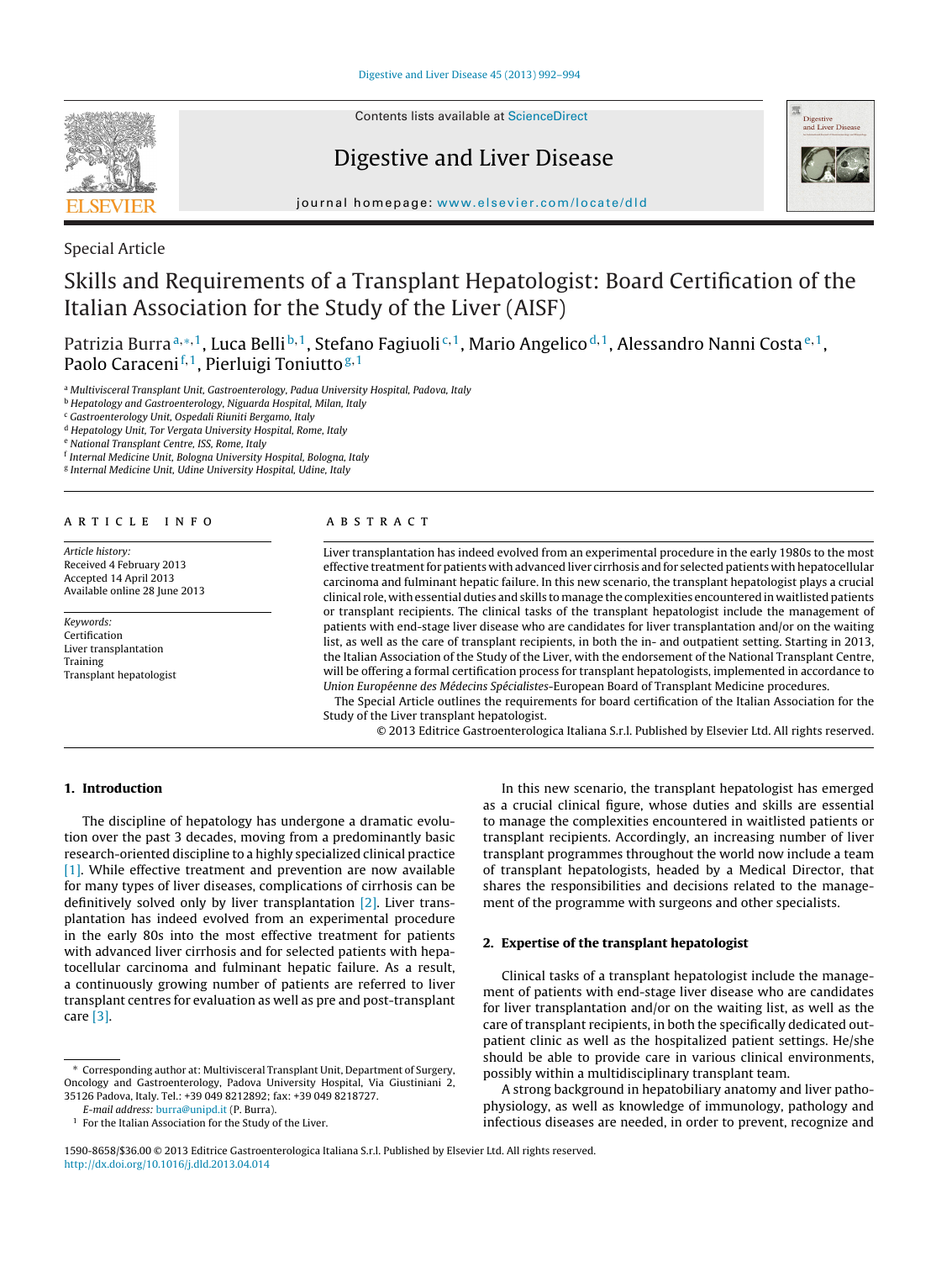#### **Table 1**

Selected skills required of a transplant hepatologist.

Selected skills Knowledge of hepatic pathophysiology Knowledge of hepatobiliary anatomy

Prevention of complications of liver cirrhosis

Treatment of complication of liver cirrhosis Management of patients with severe end stage liver disease Management of patients with hepatic tumours Evaluation of prognostic factors in acute liver failure

Indication to liver transplantation in acute and chronic liver disease Management of candidate for liver transplant while on the waiting list Assignment of priority for liver transplantation on the waiting list Care of patients in the early and long-term after liver transplantation

Prevention and treatment of medical complications after liver transplantation

Prevention and treatment of the recurrence of the primary liver disease (HCV, HBV, HCC, alcohol)

Knowledge of immunosuppression therapy and side effects

treat infections and rejection episodes, and identify the risks of over-immunosuppression after transplantation [\[4\].](#page-2-0)

Management of patients before and after transplant requires considerable expertise (Table 1). The pre-transplant set of skills includes the ability to understand and treat the complications of liver diseases that may eventually lead to systemic abnormalities [\[4\].](#page-2-0) Accordingly, the transplant hepatologist should be able to prevent, diagnose and manage complications such as portal hypertension, variceal bleeding, ascites, hepatorenal syndrome, hepatopulmonary syndrome and portopulmonary hypertension, hepatic encephalopathy, and malnutrition [\[5\].](#page-2-0) An equally important skill is the capacity to recognize and manage the co-morbidities that affect other organs and systems.

The transplant hepatologist should be fully trained in the following areas:

- (1) The diagnosis, staging and management of patients with liver tumours (especially hepatocellular carcinoma), while collaborating closely with radiologists, oncologists, and surgeons; special expertise is also required in the down-staging/bridging treatments of waitlisted patients.
- (2) The assessment and management of patients with viral hepatitis before and after liver transplantation, in terms of both prophylaxis and treatment of recurrent viral disease. In this regard, the complexity of drug–drug interactions between new anti-hepatitis C virus protease inhibitors and the majority of medications prescribed to transplant recipients requires specific clinical expertise.
- (3) The prioritization of patients on the waiting list, based on severity of liver disease, comorbidities, and presence of MELD exceptions (including hepatocellular carcinoma); recognition of the severity of acute liver failure and the need for liver transplantation in this setting.
- (4) Cooperation with transplant surgeons and other specialists to manage patients in the early post-operative period, thus contributing to the diagnosis and treatment of primary graft non-function, delayed graft dysfunction, infections, rejection, renal insufficiency, metabolic disturbances, and side effects of medications. Indeed, in many centres, including some Italian hospitals, after discharge from the Intensive Care Unit liver transplant recipients are transferred directly to the medical ward, where they are cared for by a multidisciplinary team composed of transplant hepatologists and surgeons.
- (5) Prevention of recurrence of the primary liver disease (such as hepatitis B and C) as well as alcohol abuse relapse; in case of

recurrence, treatment and management of long-term medical complications, such as renal failure, hyperlipidemia, diabetes, hypertension, and cardiovascular diseases, which often develop years after transplantation.

### **3. The professional role of the transplant hepatologist**

In the US there has been a greater effort than elsewhere to define and standardize the roles and commitments of the transplant hepatologist. A survey recently performed among US liver-transplant programmes has shown how hepatologists and surgeons respond differently to the clinical needs of liver transplant candidates and recipients [\[3\].](#page-2-0) The average number of transplant hepatologists in each centre ranged from 0.5 to 6, while the number of liver transplantations performed per transplant hepatologist was greater than those per surgeon or per transplant coordinator. In almost 90% of the programmes, a transplant hepatologist was the primary responsible for the care of waitlisted patients hospitalized for complications of cirrhosis. Similarly, in 67% of the programmes, the transplant hepatologist was the physician in charge of patients admitted to the hospital for complications that developed more than 1 year after transplant  $\left[3\right]$ . Therefore, for the vast majority of patients, both pre and post-transplant hospital care are provided by transplant hepatologists.

In a review published more than 10 years ago, McCashland found that about 40% of US transplant centres expected the general practitioner to be the primary physician providing preventive medicine, vaccination, and management of hypertension, renal dysfunction and diabetes in transplant recipients. On the other hand, relatively few general practitioners felt comfortable caring for and managing the health care of long-term liver transplant survivors  $[6]$ . In other countries, including Italy, there is little information regarding the possible involvement of general practitioners in the management of liver transplant recipients. Current experience indicates that the majority of general practitioners feel unfamiliar with the care of these patients. Moreover, liver transplant recipients often report that their primary care physicians are hesitant to manage the immunosuppressive medications and the potential drug-todrug interactions. Hence, in most cases, the transplant hepatologist takes upon him/herself the responsibility for the patients' overall care [\[3,6,7\].](#page-2-0)

Because of the increasing volume of work required to manage all of the patient needs before and after liver transplantation (both as hospitalized and outpatients), the figure of the transplant hepatologist has become crucial, thus emerging as a key player in any modern and competitive transplant programme and requiring full dedication and highly specific expertise [\[7\].](#page-2-0)

## **4. Training and certification of the transplant hepatologist in the United States and Europe**

In the USA, the majority of transplant hepatologists complete an Internal Medicine residency as well as fellowship training, first in gastroenterology and then in hepatology. A Certificate of Additional Qualification (CAQ) in advanced hepatology can be obtained by passing an examination for board-certified gastroenterologists. As a result, physicians who enter training in transplant hepatology do so after completing 3–5 years of training in gastroenterology and hepatology [\[3\].](#page-2-0)

The training required to become a transplant hepatologist is unique among the medical sub-specialties and is provided by a multi-disciplinary group that includes surgeons, senior transplant hepatologists, pathologists, anaesthetists, and others [\[4,8\].](#page-2-0) Attendance to multidisciplinary team meetings, courses or consensus conferences establishing recommendations and guidelines for